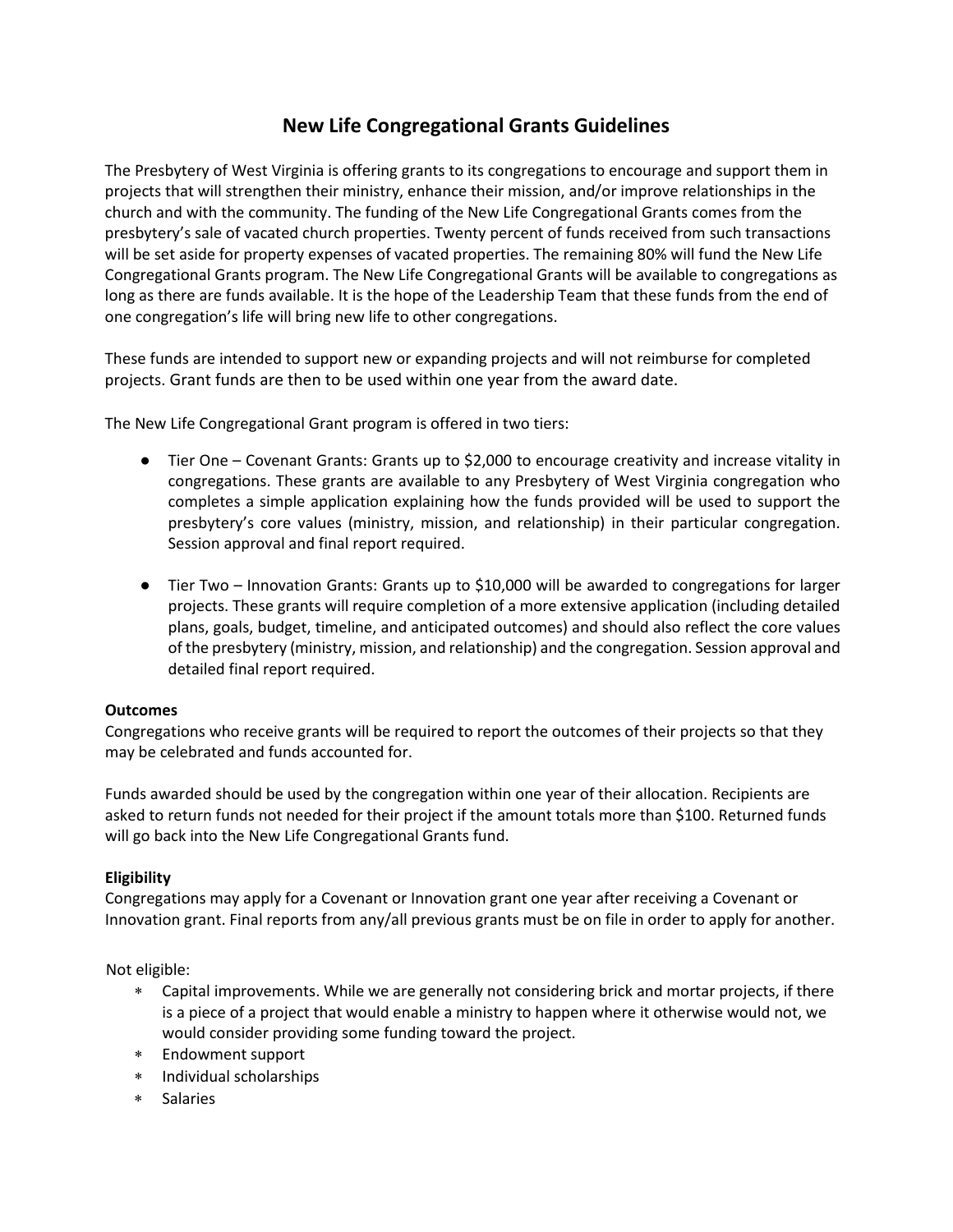#### **Application Timeline**

Applications will be due, reviewed, and announced on the following schedule (while funds are available):

| Due Date             | <b>Review Timeline</b> | <b>Awards Announced</b><br>September 1 |  |
|----------------------|------------------------|----------------------------------------|--|
| July 1               | July-August            |                                        |  |
| October 1            | October-November       | December 1                             |  |
| January 1            | January-February       | March 1                                |  |
| April 1<br>April-May |                        | June 1                                 |  |

The application can be found online at [www.wvpresbytery.org/](http://www.wvpresbytery.org/documents)documents under the Leadership Team Documents section.

Applications may also be submitted electronically by 5 p.m. on the due date to: [office@wvpresbytery.org](mailto:office@wvpresbytery.org)

(If submitting by email, please save and submit the application and all attachments in one complete file.)

Or you may submit by mail to: Presbytery of West Virginia New Life Grant Review Team 520 Second Ave. South Charleston, WV 25303

#### **A final word from the New Life Grant Review Team**

It is our goal to assist and support you toward a successful application. If you have questions, please reach out to the team by sending your question t[o office@wvpresbytery.org](mailto:office@wvpresbytery.org) and it will be forwarded to the team to respond.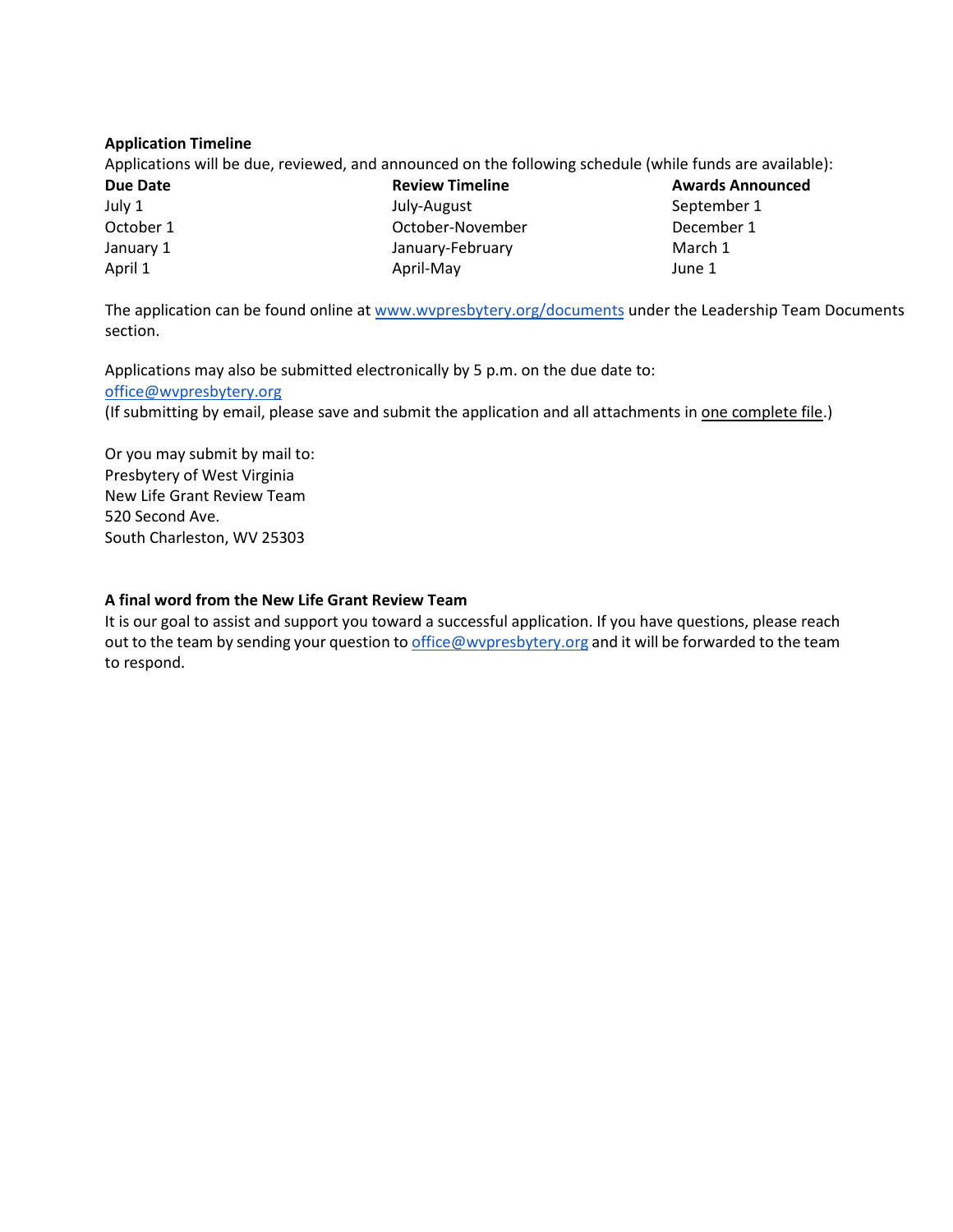## **Presbytery of West Virginia New Life Congregational Grant**

# **Application Cover Sheet**

| Congregation:                                                                                                                                                                                                                                                                                |                                                                     |  |  |  |  |
|----------------------------------------------------------------------------------------------------------------------------------------------------------------------------------------------------------------------------------------------------------------------------------------------|---------------------------------------------------------------------|--|--|--|--|
| Address:                                                                                                                                                                                                                                                                                     |                                                                     |  |  |  |  |
| City/State/Zip:                                                                                                                                                                                                                                                                              |                                                                     |  |  |  |  |
| Federal Tax ID Number (EIN):                                                                                                                                                                                                                                                                 |                                                                     |  |  |  |  |
| Primary Contact Person Name:                                                                                                                                                                                                                                                                 |                                                                     |  |  |  |  |
| Phone:                                                                                                                                                                                                                                                                                       | <b>Alternate Phone:</b>                                             |  |  |  |  |
| Email:                                                                                                                                                                                                                                                                                       |                                                                     |  |  |  |  |
| <b>Secondary Contact Person Name:</b>                                                                                                                                                                                                                                                        |                                                                     |  |  |  |  |
| Phone:                                                                                                                                                                                                                                                                                       | <b>Alternate Phone:</b>                                             |  |  |  |  |
| Email:                                                                                                                                                                                                                                                                                       |                                                                     |  |  |  |  |
| Application for:                                                                                                                                                                                                                                                                             | Covenant Grant (up to \$2,000)<br>Innovation Grant (up to \$10,000) |  |  |  |  |
| <b>Grant Checklist</b>                                                                                                                                                                                                                                                                       |                                                                     |  |  |  |  |
| Cover Sheet (must be included with every application)<br>Session Approval (Copy of Minutes with Approval Action)<br>Project Budget and Budget Justification page (must be included with every application)<br><b>Innovation Grant Application</b><br><b>Covenant Grant Application</b><br>OR |                                                                     |  |  |  |  |
| Has this ministry received a New Life Covenant or Innovation Grant in the past?<br>lNo<br><b>Nes</b><br>When?                                                                                                                                                                                |                                                                     |  |  |  |  |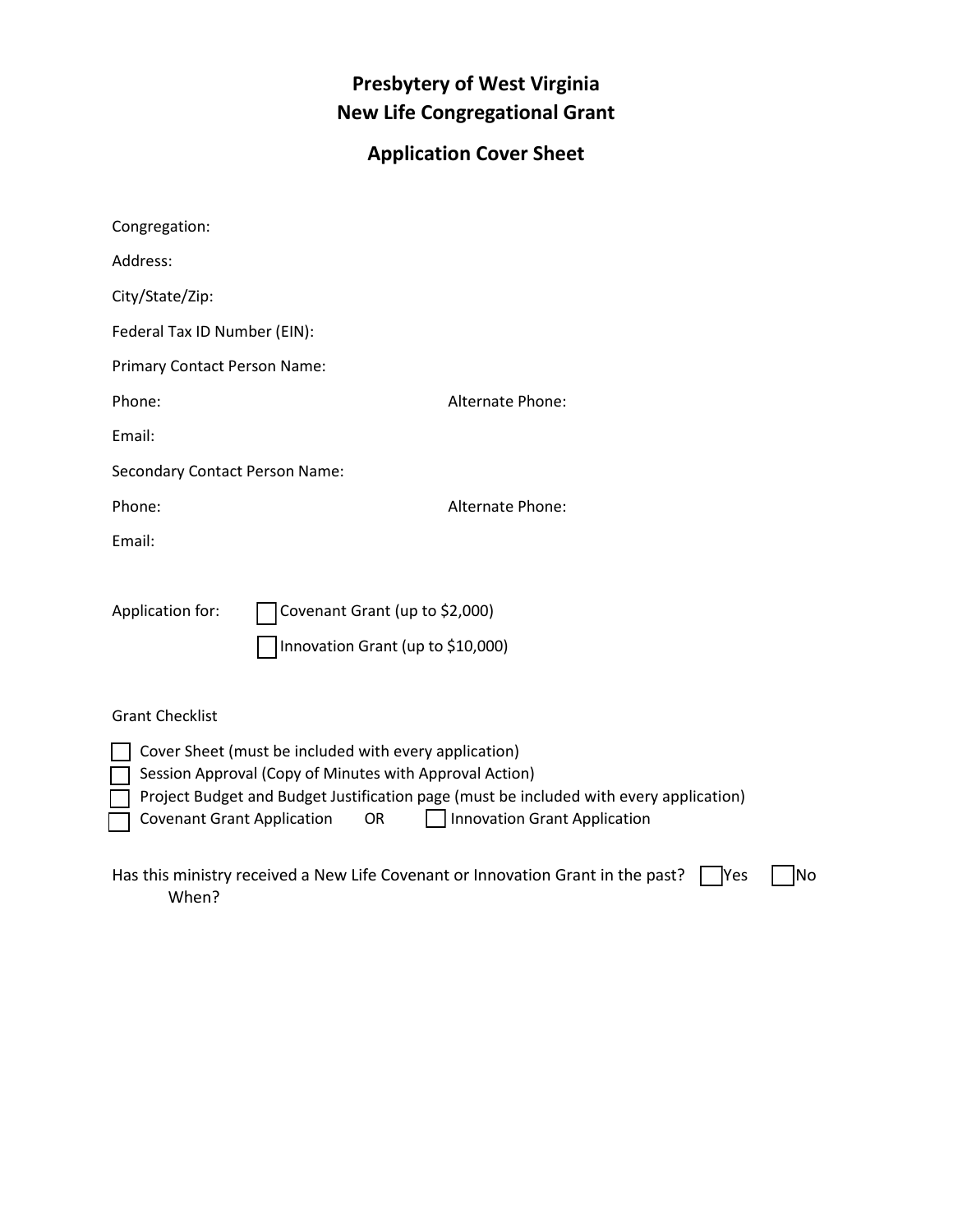## **Presbytery of West Virginia New Life Congregational Grant**

# **Covenant Grant Application Details**

Name of project

Type of need addressed

Amount requested

Program or project description

What caused you to choose this program/project?

How will it affect your community? What need does it address?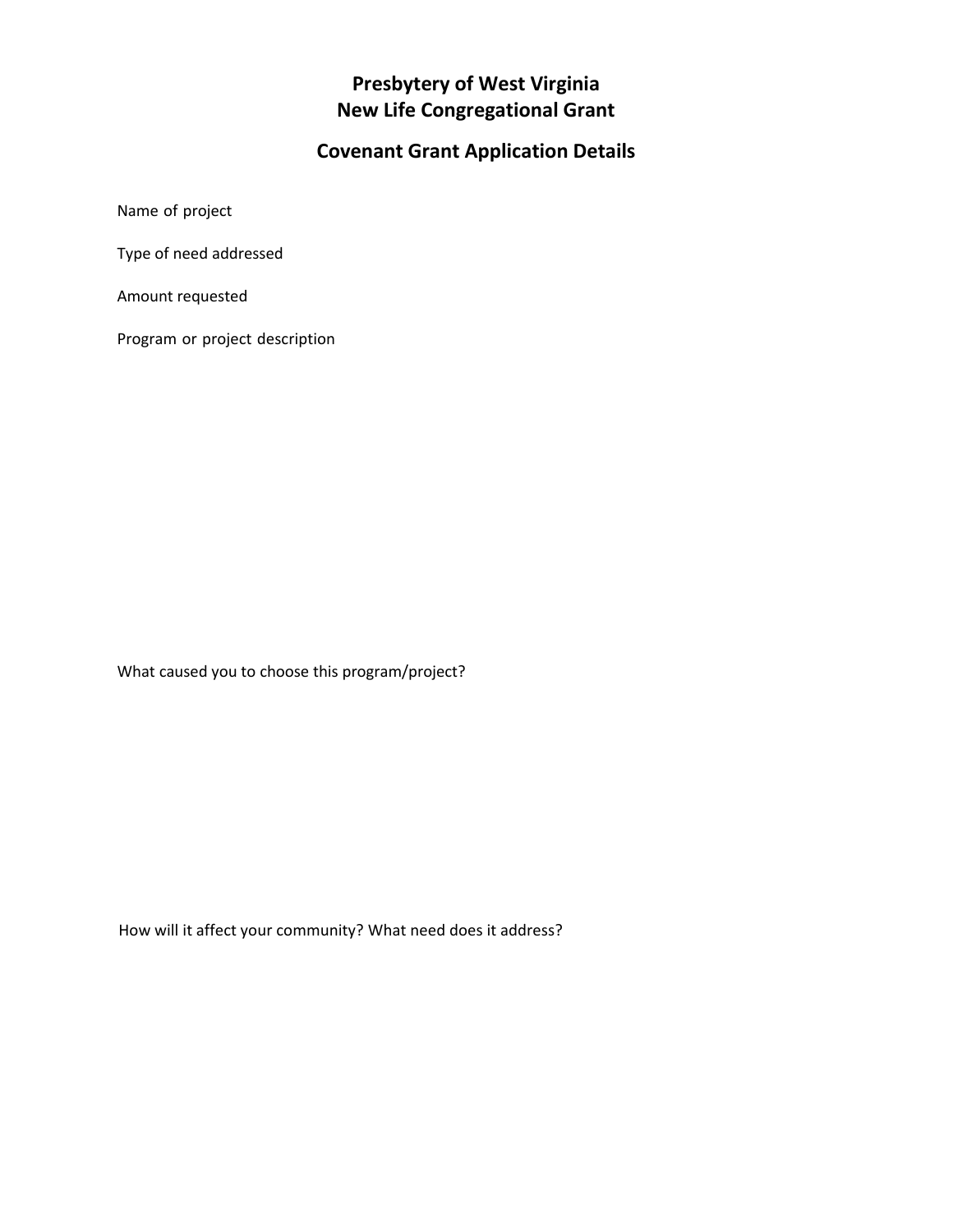### **Covenant Grant Application Details, Continued**

What will the funds be used for?

If this is only part of a larger project, for what portion are you seeking support, and what is the total cost of the project?

Where are you getting your other support? What are your other sources of funding?

What is your plan for becoming self-sustaining?

**IMPORTANT: YOU MUST ATTACH A COPY OF THE SESSION MINUTES THAT INCLUDE THE MOTION APPROVING THE REQUEST FOR THIS GRANT.**  Date of Application submission: Date of Application review/approval by New Life Grant Team: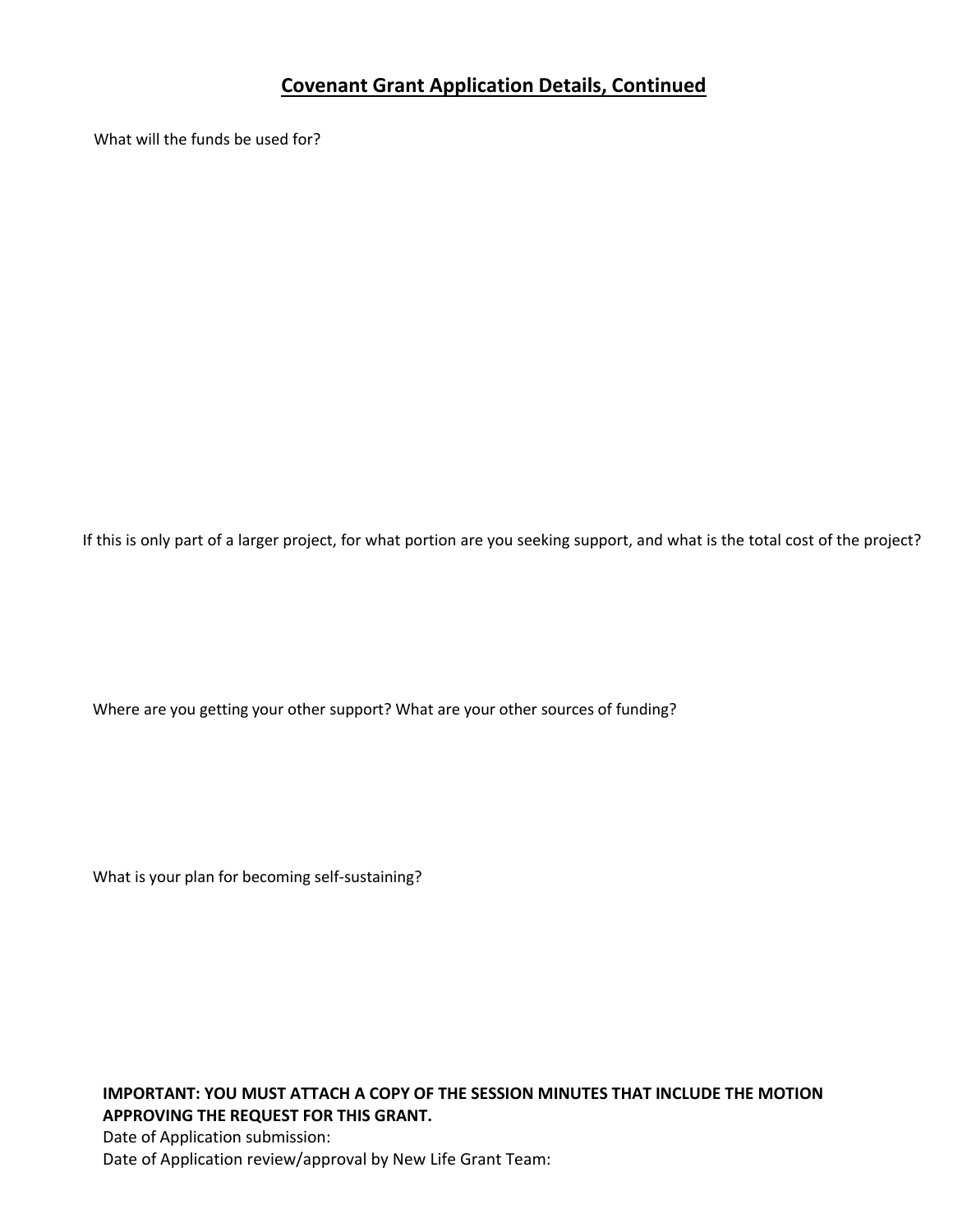## **Presbytery of West Virginia New Life Congregational Grants**

### **Budget and Budget Justification**

Please provide the amounts and details of the funds related to your project, both from this New Life Congregational Grant proposal and from other supporting sources.

| <b>Budget Category Item</b><br>(Modify these categories as<br>appropriate for your project.) | <b>Budget</b><br>(from New Life Grant) | <b>Other Funding</b><br><b>Sources</b><br>(describe source below) | <b>Total Budget</b> |
|----------------------------------------------------------------------------------------------|----------------------------------------|-------------------------------------------------------------------|---------------------|
| Salaries and Wages*                                                                          | N/A                                    |                                                                   |                     |
| Fringe Benefits*                                                                             | N/A                                    |                                                                   |                     |
| Supplies (please specify type<br>and quantity below)                                         |                                        |                                                                   |                     |
| Travel (please specify below)                                                                |                                        |                                                                   |                     |
| <b>Professional Fees</b>                                                                     |                                        |                                                                   |                     |
| <b>Other Costs</b>                                                                           |                                        |                                                                   |                     |
|                                                                                              |                                        |                                                                   |                     |
| <b>Total Budget</b>                                                                          |                                        |                                                                   |                     |

**Budget Narrative.** Use the next page to provide details of the budget in the Budget Narrative.